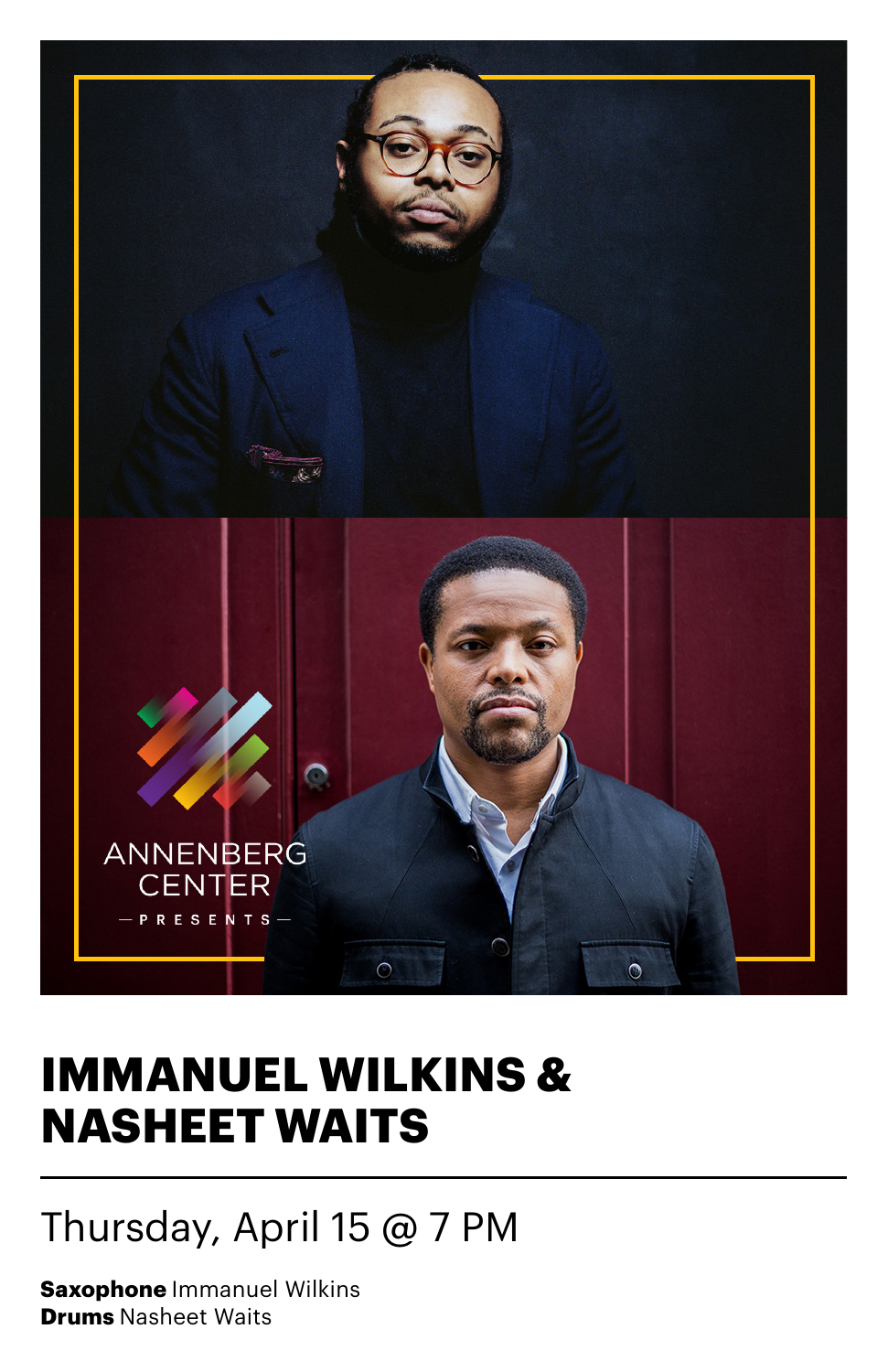#### **ABOUT THE ARTISTS**

#### **Immanuel Wilkins** (Saxophone)

Immanuel Wilkins is a saxophonist, composer, educator and bandleader from the greater Philadelphia area. While growing up, Wilkins honed his skills in the church and studied in programs dedicated to teaching jazz music like the Philadelphia Clef Club of Jazz & Performing Arts. After moving to New York in 2015, he proceeded to earn his bachelor's degree in music at The Juilliard School (studying with saxophonists Bruce Williams and the late, great Joe Temperley) while simultaneously establishing himself as an in-demand sideperson, touring in Japan, Europe, South America, The United Arab Emirates and the United States and working and/or recording with artists including Jason Moran, Joel Ross, Aaron Parks, Gerald Clayton, Gretchen Parlato, Lalah Hathaway, Solange Knowles, Bob Dylan and Wynton Marsalis. It was also during this same period that he formed his quartet featuring his longtime bandmates: Micah Thomas (piano), Daryl Johns (bass) and Kweku Sumbry (drums).

Being a bandleader with a working group for over four years has allowed Wilkins to grow both as a composer and as an arranger — and has led to him to receiving a number of commissions including from the National Jazz Museum in Harlem, The Jazz Gallery's 2020 Residency Commission program (a collaboration with Sidra Bell Dance New York), the Kimmel Center's 2020 Jazz Residency program (a collaboration with photographer Rog Walker and videographer David Dempewolf) and the 2021 Roulette Emerging Artist Commission program. Wilkins' immersion in the scene at a young age and sharing the stage with various jazz masters has inspired him to pursue his goal of being a positive force in both music and society. This includes an impressive resumé as an educator. In addition to teaching at NYU and The New School, he has taught and given masterclasses and clinics at schools and venues including Oberlin Conservatory, Yale University and the Clef Club. Ultimately, Wilkins' mission is to create music and to develop a voice that has a profound spiritual and emotional impact.

By studying the humanity and the cultural specificity of jazz, Wilkins aspires to bring people together through his art. His debut recording, *Omega* (produced by Jason Moran), was released by Blue Note Records in 2020 and has received uniformly rave reviews. In addition to being voted "Best New Jazz Artist" in the *JazzTimes* Critics' Poll and "Best New Talent of 2020" by Musica Jazz, Wilkins' *Omega* has appeared on numerous "Best of 2020" lists, most notably as NPR Music's "Best Debut Jazz Recording of 2020" and *The New York Times'* number one Jazz Album of 2020. Wilkins began 2021 on a very positive note. He was nominated for a NAACP Image Award (Best Jazz Instrumental album) and won the prestigious LetterOne "RISING STARS" Jazz Award.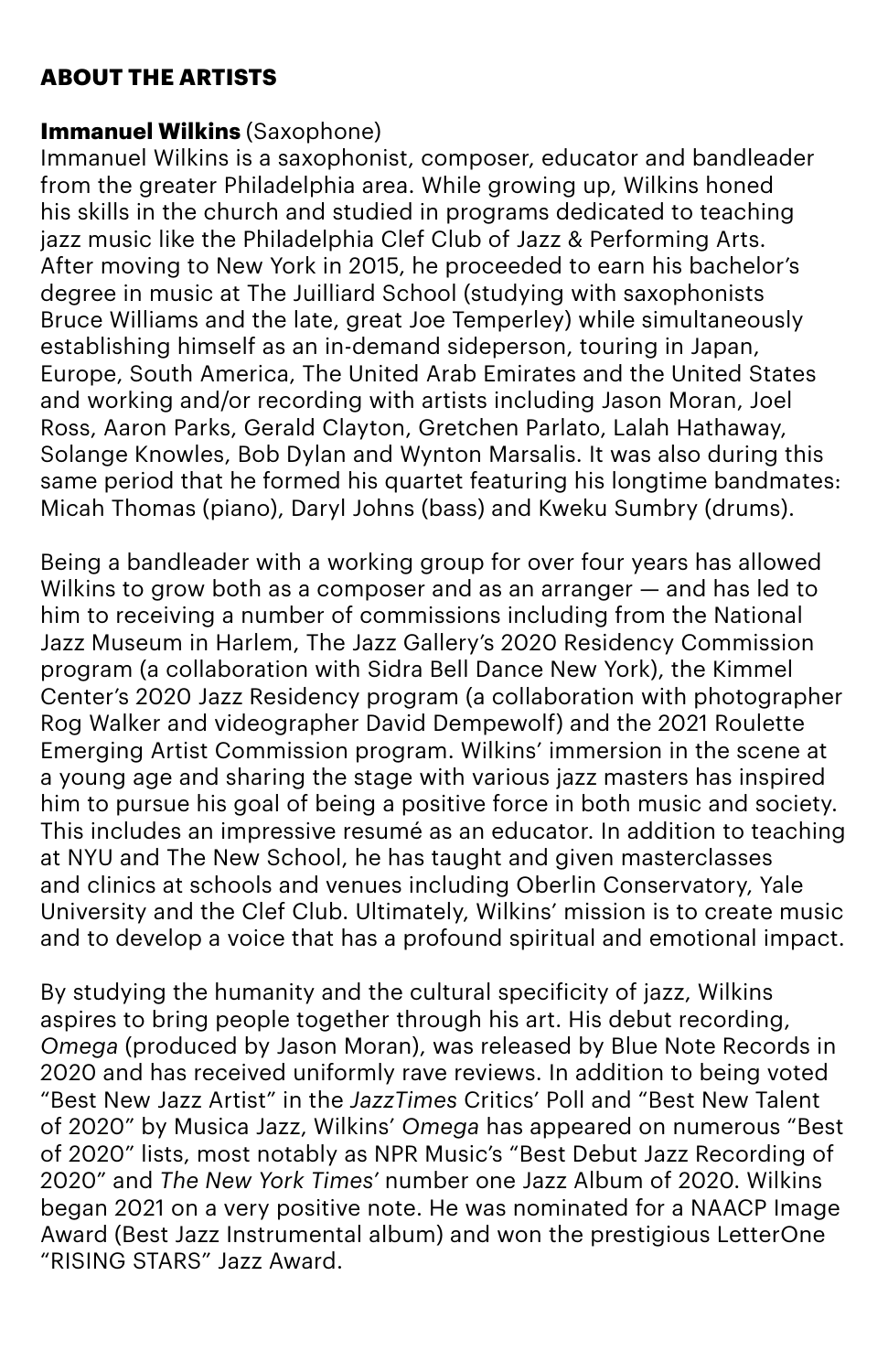#### **Nasheet Waits** (Drums)

Drummer and music educator Nasheet Waits is a New York native. His interest in playing the drums was encouraged by his father, legendary percussionist Frederick Waits. Over the course of his career, Freddie Waits played with such legendary artists as Ella Fitzgerald, Stevie Wonder, Marvin Gaye, Sonny Rollins, Lee Morgan, Max Roach, Cecil Taylor, McCoy Tyner and countless others.

Waits' college education began at Morehouse College in Atlanta, GA, where he majored in psychology and history. Deciding that music would be his main focus, he continued his studies in New York at Long Island University (LIU), where he graduated with his BA in music. While attending LIU, Waits studied privately with renowned percussionist Michael Carvin, whose tutelage provided a vast foundation upon which Waits added influences from his father, mentor Max Roach and percussionist Fred King.

Waits' talent came to the attention of reedman Antonio Hart, who asked him to originate the percussion chair of his first quintet. Waits remained a standing member of Hart's ensembles, recording three albums and touring nationally and internationally in noted venues and jazz festivals as well as making live television and radio performances. Waits remained a member of Hart's group through 1998.

In 1999, Waits joined the bands of Andrew Hill and Fred Hersch. He stayed with Hill through 2005 and with Hersch for 10 years. He also toured and recorded with the band New Directions, comprised of young Blue Note recording artists Jason Moran, Greg Osby, Stefon Harris, Mark Shim and Tarus Mateen. Most notably, Jason Moran and the Bandwagon came from the New Directions experience. Bandwagon, Moran, bassist Mateen and Waits have been deemed "the most exciting rhythm section in jazz" by *JazzTimes*.

In addition to joining forces with two other cooperative bands, Waits has also assumed the title of leader. His quartet Nasheet Waits Equality had its auspicious origin with a tour of Italy in the spring of 2007. The band featured Logan Richardson on alto and soprano saxophones, Moran and Mateen, Waits' Bandwagon colleagues. Equality went on to record its first offering, *Alive At MPI*, in 2009 for Fresh Sound Records. The band featured virtuoso pianists Stanley Cowell and James Hurt for several European tours from 2007-2013. Waits leads his second cooperative band, Tarbaby, which includes bassist Eric Revis and pianist Orrin Evans. Tarbaby has released four offerings. Following an eponymous first effort in 2008, its second recording, *The End of Fear*, featured Oliver Lake, Nicholas Payton and JD Allen, and was placed in several top 10 record lists in 2010. Tarbaby's third release, *The Ballad of Sam Langford*, featured Ambrose Akinmusire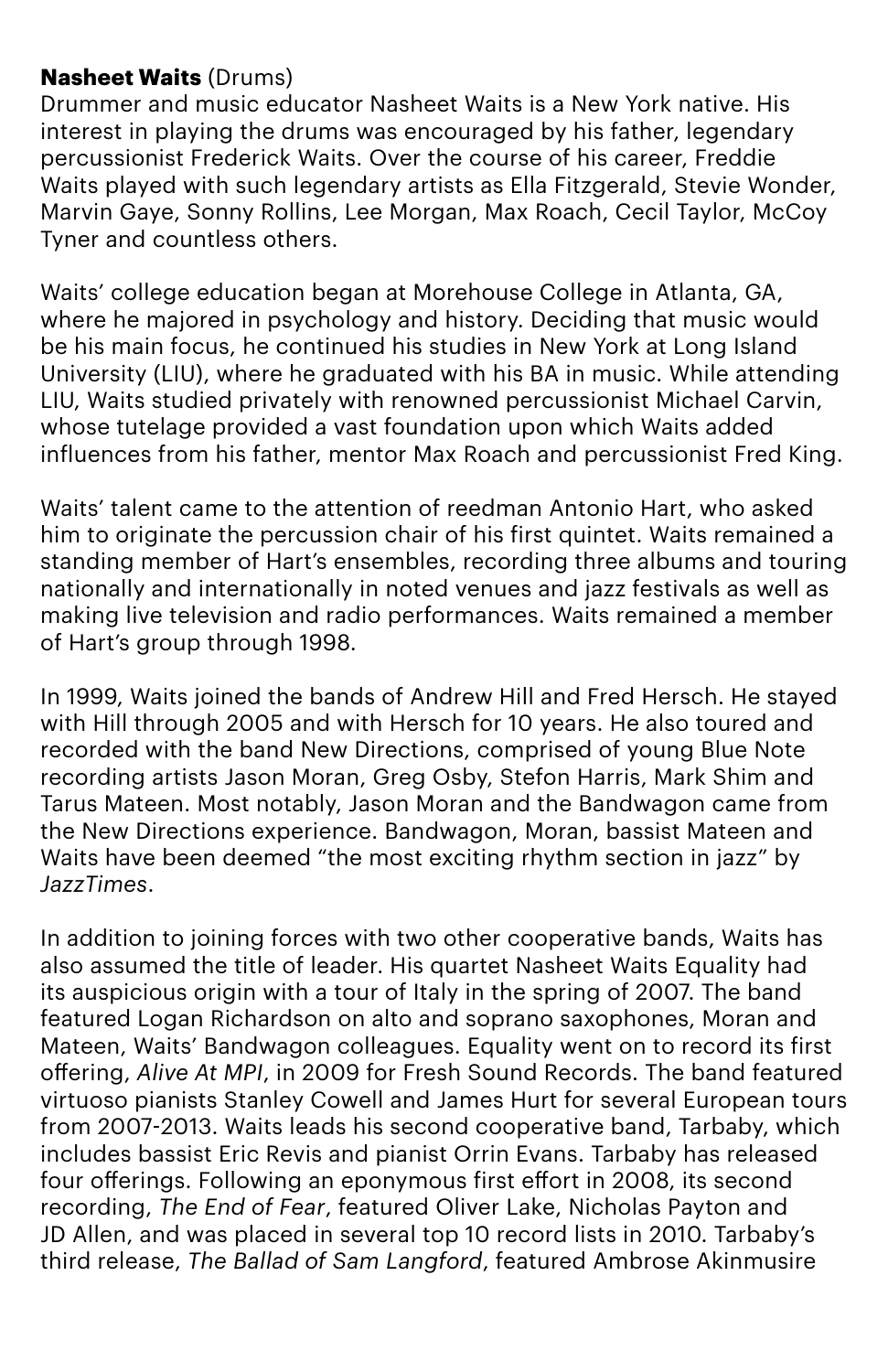and Lake, and was released in the spring of 2013 on Hipnotic Records. The most recent release, *Fanon*, was inspired by the work of philosopher, revolutionary, psychiatrist and author Frantz Fanon. This recording featured Marc Ducret and Lake. Waits also co-leads the project 3rd Eye (Aethereal Bace), an unconventional trio with Abraham Burton on tenor saxophone and drummer Eric McPherson.

Waits' recording and performing discography is a veritable who's who in jazz. Outside of associations with Andrew Hill, Jason Moran, Christian McBride, David Murray, Fred Hersch and Antonio Hart, Waits has boasted stints with jazz notables Jackie McLean, Wadada Leo Smith, Dave Douglas, Stanley Cowell, Peter Brotzmann, Mark Turner, Miroslav Vitous, Bunky Green, Kurt Rosenwinkel, Eddie Gomez, Geri Allen, Ralph Alessi, Mario Bauza, Hamiett Bluiett, Steve Coleman, Amir Elsaffar, Tony Malaby, Jackie McLean, The New Jersey Symphony Orchestra, Greg Osby, Michel Portal, Antoine Roney, Wallace Roney, Jacky Terrason and The Mingus Big Band. Waits has recorded and toured extensively in Africa, Europe, Japan, Canada, South America and the United States.

Amidst his performing, recording and touring activity, Waits teaches private lessons, stressing a personal approach to the drums and music. True to his personal philosophy of balancing tradition and modernism, he collaborates and performs regularly with musical cohorts, contemporaries and masters. Waits is dedicated to exploring his role and creative path in music.